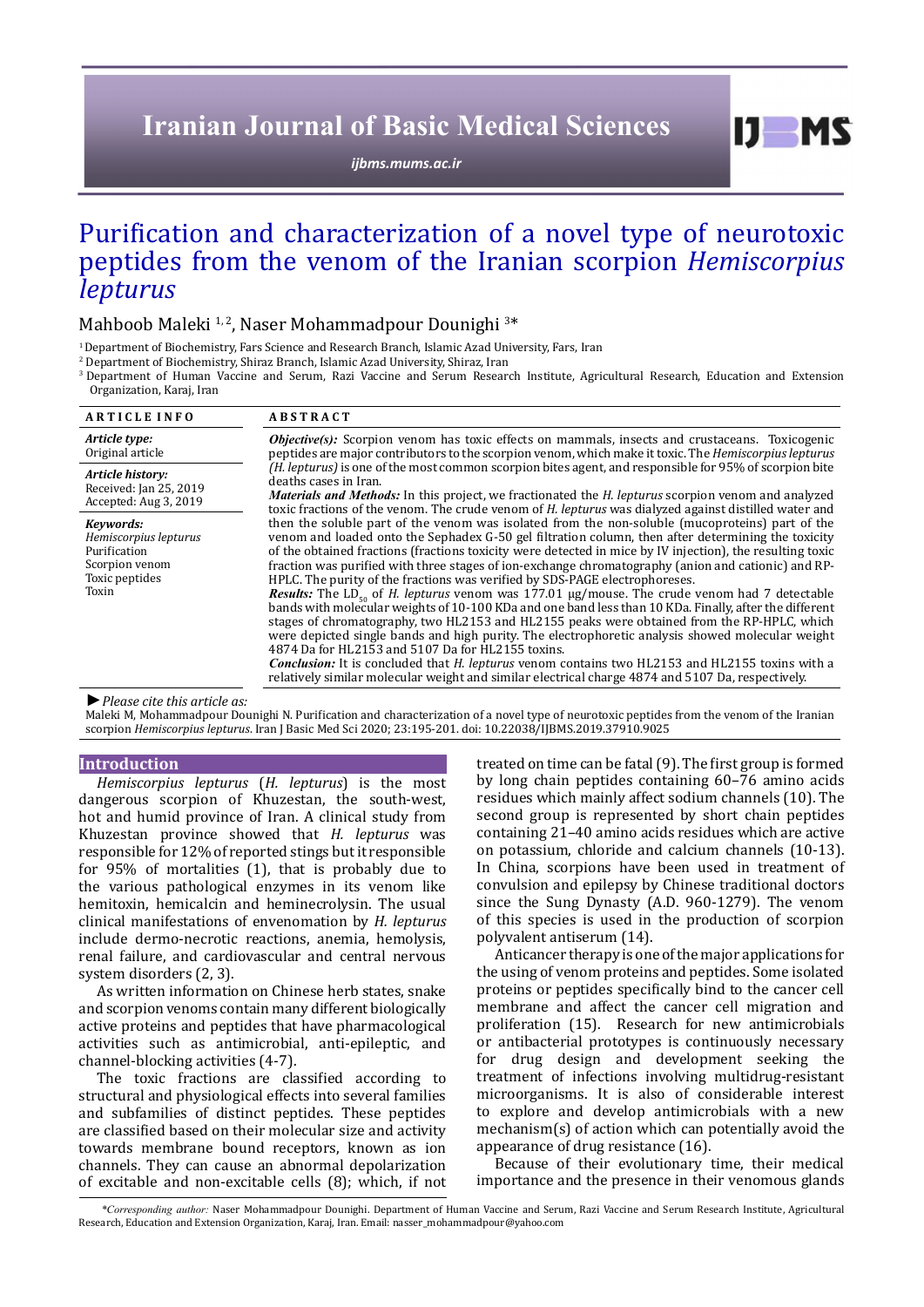of a variety of biologically active component, scorpions are used in an enormous variety of approaches and interdisciplinar studies (17). It has been estimated that 100.000 distinct peptides exist in scorpion venoms, but only limited number of these peptides have been described (18, 19).

The aim of the present work was isolation and identification new toxic peptides from the Iranian scorpion *H. lepturus*, this were carried out by a hybrid chromatographic procedure consisted of gel filtration, ion-exchange and reverse-phase-high performance liquid chromatography (RP-HPLC).

# **Materials and Methods**

# *Chemicals*

The *H. lepturus* venom was supplied by the Razi Vaccine and Serum Research Institute (Karaj, Iran) as a lyophilized powder. The dialysis bag (cutoff ≤1200 Da), Sephadex G50, DEAE-Sepharose Fast Flow, CM-Sepharose CL-6B, and protein Mw marker were purchased from Sigma-Aldrich Co (St Louis CO, USA). The ammonium acetate, polyethylene glycol (PEG 6000), tris base, sodium acetate, acetonitrile, trifluoroacetic acid, NaCl, sodium dodecyl sulfate (SDS) solution (10  $\%w/v$ , acrylamide (bis-acrylamide 30  $\%w/v$ ), and N,N,N',N'-tetramethyl ethylenediamine (Temed) were purchased from Merck (Germany). All other materials were analytical grade.

# *Experimental*

# *Protein content analysis*

The protein content of *H. lepturus* venom and venom fractions in different steps of study was measured by Bradford's spectroscopic (UNICAM UV/ Vis Spectrometer) method (20) by using bovine serum albumin as a standard.

# *Toxicity*

The *in vivo* toxic activity of crude venom and fractions of venom was measured by intravenous (IV) injection in mice (albino mice, 18-20 g) using Spearman-karber method (21). In brief, for this test, mice were divided into 6 groups, include 4 mice in any group. Various quantities of venom was administered into mice in each group. The numbers of death of mice in each group was observed after 24 hr and the lethality value  $(LD_{50})$  of venom determined.

# *Venom solution preparation*

The lyophilized powder of venom (500 mg) was dissolved in 30 ml cold double-distilled water, dialyzed overnight against cold double-distilled water in cold room (4 ° C), and centrifuged at 15,000 g, 20 min (Sigma-6k15) to precipitate the non-soluble materials. The supernatant was clarified using 0.45 µm and 0.2 µm filters and stored at -20 ° C until use (22-24).

# *Gel filtration of H. lepturus venom*

The venom solution was subjected to a Sephadex G50 column (size 150×2.3 cm), size exclusion chromatography using 0.1M ammonium acetate (pH 6.8) mobile phase, flow rate 48 ml/hr as previously described (17). The eluted solution fractions (10 ml/

tube) were collected in 100 tubes using a fraction collector (Pharmacia LKB FRAC100). The absorbance of fractions was determined at 280 nm using a Spectrometer (UNICAM UV/Vis Spectrometer), and the absorption curve of these fractions was plotted against their numbers. In this study, content of the fractions related to each peaks were mixed together and concentrated by dialysis against PEG for 24 hr, and kept frozen at −20 ° C until use (25). In order to determine the toxicity of peak solutions, samples were injected (IV) into mice as previously described (21). The toxic peak solutions further purified by ion-exchange chromatography.

# *Ion-exchange chromatography*

## *Anion-exchange chromatography*

The solution of peak 2 obtained from Sephadex G50 column (HL2) were loaded on DEAE-Sepharose column (size  $50\times1.6$  cm), pre-equilibrated with 20 mM tris base pH 8.3 buffer, and the proteins were eluted at a flow rate of 30 ml/hr with a linear gradient of 300 ml of 20 mM tris base (pH 8.3) and 300 ml of the same buffer containing 0.5 M NaCl. The eluted fractions (5 ml) were collected using a fraction collector (Pharmacia LKB FRAC100). Absorbance was measured at 280 nm using a Spectrometer (UNICAM UV/Vis Spectrometer), and the absorption curve of these fractions was plotted against their numbers. The content of the fractions related to each peaks were mixed together and freeze dried and kept at -20 ° C (26). All of these peak solutions sampled for *in vivo* toxicity test, samples were injected IV into mice as previously described (21). The toxic peak solutions further purified by cation-exchange chromatography.

## *Cation-exchange chromatography*

The toxic fraction solution (HL21) was submitted to cation-exchange chromatography on CM-Sepharose. The CM-Sepharose column (size 20×1.6 cm) were previously equilibrated with 20 mM sodium acetate buffer (pH 4.8). The proteins were eluted at a flow rate of 30 ml/hr with a linear gradient of 250 ml of 20 mM sodium acetate and 250 ml of the same buffer containing 0.5 M NaCl. The eluted solution fractions (5 ml) were collected using a fraction collector (Pharmacia LKB FRAC100). The absorbance of fraction solutions was determined at 280 nm using a Spectrometer (UNICAM UV/Vis Spectrometer), and the absorption curve of these fractions was plotted against their numbers. The content of the fractions related to each peaks were mixed together and freeze dried and kept at -20 ° C (26, 27). In order to determine the toxicity of peak solutions, samples were injected IV into mice as previously described (21). The toxic peak solutions further purified by RP-HPLC.

## *RP-HPLC*

RP-HPLC was performed using HPLC system (Amersham pharmacia AKTA Explorer-HPLC,P-900) at a flow rate of 0.5 ml/min for 60 min. The fractions were separated by C8 column (250 mm×4.6 mm, 5 μm particle size,  $100\text{\AA}$  pore size) with a linear gradient of solution A (0.1 % trifluoroacetic acid in water) and solution B (0.1% TFA in acetonitrile), 0-15% for 15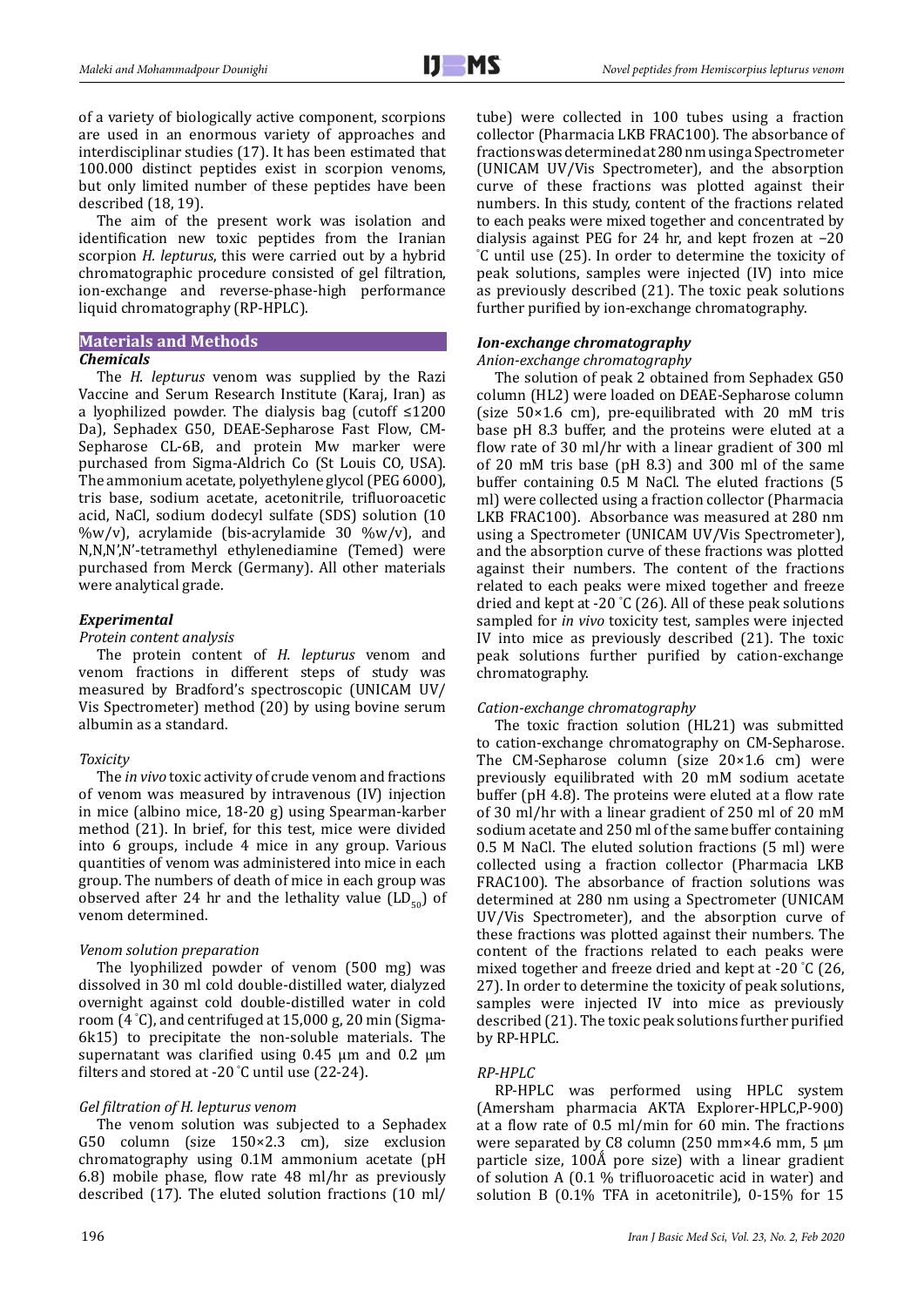

**Figure 1.** Gel filtration chromatogram of *Hemiscorpius lepturus* crude venom: The crude venom amount 500 mg, stationary phase Sephadex G50, column 150×2.3 cm, mobile phase ammonium acetate buffer, absorbance wave number 280 nm, and collection tubes 10 ml/tube

**Table 1.** The amount of protein obtained from crude *Hemiscorpius lepturus* venom clarification

| Protein content of crude venom | The amount of protein gained | Primary amount of crude venom |  |  |  |
|--------------------------------|------------------------------|-------------------------------|--|--|--|
| $(\%w/w)$                      | (mg)                         | (mg)                          |  |  |  |
| 21.95                          | 123                          | 500                           |  |  |  |

min, followed by 15-100% over 25 min, 100% over 5 min, and 100-0% over 5 min. The absorbance of protein solution fractions were detected at 215 and 280 nm, and collected manually, freeze dried and stored at -20 ° C (28).

#### *SDS -polyacrylamide gel electrophoresis (SDS-PAGE)*

SDS-PAGE analysis (Mini-PROTEAN Tetra Cell, BIO RAD) was carried out on polyacrylamide gel (20 %w/v) containing 1 %w/v SDS in Tris–glycine buffer as described by (29). The protein bands in the polyacrylamide gels were stained with silver nitrate (30).

#### **Results**

### *Crude H. lepturus venom characteristics*

The crude venom of *H. lepturus* used in this work depicted mouse  $LD_{50}$  177.01 µg in toxicity test. The supernatant obtained from crud venom clarification showed protein content 123 mg, approximately 21.95 %w/w of the crude venom (Table 1).



**Figure 2.** Anion-exchange chromatogram of HL2 peak obtained from gel filtration: stationary phase DEAE-Sepharose, column 50×1.6 cm, elution flow rate with a linear gradient of 300 ml of 20 mM tris base (pH 8.3) and 300 ml of the same buffer containing 0.5 M NaCl, and absorbance wave number 280 nm, and collection tubes 5 ml/tube



**Figure 3.** Cation-exchange chromatogram of HL21 peak obtained from anion-exchange chromatography: stationary phase CM- Sepharose, column 20×1.6 cm, elution flow rate 30ml/hr with a linear gradient of 250 ml of 20 mM sodium acetate and 250 ml of the same buffer containing 0.5 M NaCl, and absorbance wave number 280 nm, and collection tubes 5 ml/tube

#### *Size exclusion chromatography*

As shown in Figure 1, totally 5 distinct peaks were obtained (HL1, HL2, HL3, HL4, and HL5) pooled as indicated. The solution of peak 2, which named as HL2, shown toxic activity.

#### *Anion-exchange chromatography*

The peak 2 (HL2) from size exclusion chromatography was then further purified with DEAE-Sepharose column. 3 As shown in Figure 2, totally six protein peaks were obtained from anion-exchange chromatography (HL21, HL22, HL23, HL24, HL25, and HL26) and the toxic fraction was found to locate in peak 1, which named as HL21.

### *Cation-exchange chromatography*

The peak 1 (HL21) from anion-exchange chromatography was then further purified with CM-Sepharose column. As shown in Figure 3, totally six protein peaks (HL211, HL212, HL213, HL214, HL215, and HL216 were obtained from cation-exchange chromatography, and the toxic fraction was found to locate in peak 5, which named as HL215.

## *RP-HPLC*

To obtain the ultra-pure sample, peak 5 (HL215)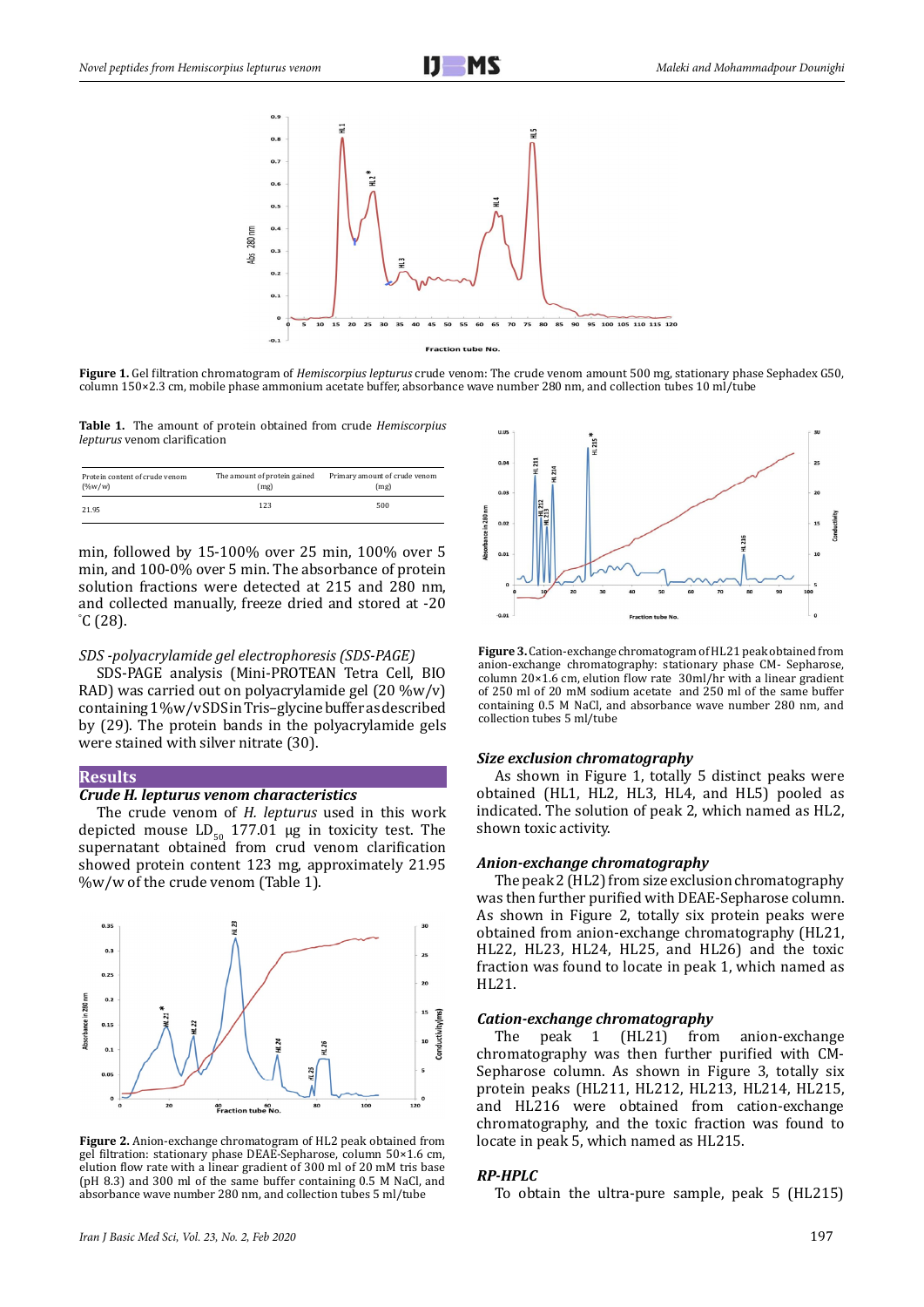

**Figure 4.** RP-HPLC chromatogram of HL215 obtained from Cation-exchange chromatography: C8 column with a linear gradient of solution A (0.1% trifluoroacetic acid in water) and solution B (0.1% TFA in acetonitrile). The protein fractions were detected at 215 and 280 nm. Totally 10 protein peaks were obtained and pooled



**Figure 5.** SDS-PAGE of crude *Hemiscorpius lepturus* venom and toxic protein peaks from chromatographic columns: Crude venom (Line 2), HL2 (Line 3) from Sephadex G50 column, HL21 (Line 4) from DEAE-Sepharose column, HL215 (Line 5) from CM- Sepharose column, HL2153 (Line 6) and HL2155 (Line 7) from RF-HPLC system were run on 20% SDS-PAGE under non-reducing condition. Line 1 shows the protein molecular weight marker: (A) 100 kDa, (B) 75 kDa, (C) 50 kDa, (D) 37 kDa, (E) 25 kDa (F) 20 kDa,(G) 15 kDa, (H) 10 kDa

was pooled and further purified with reverse-phase C8 column. Ten protein peak were obtained (Figure 4), the toxic fractions were found to locate in peaks 3 and 5, which named as HL2153 and HL2155, respectively.

#### *SDS-page electrophoresis*

The protein components of crude *H. lepturus* venom and each toxic peaks were analyzed by SDS-PAGE electrophoresis (Figure 5). The peaks of HL2153 and

HL2155 depicted single bands and high purity. The apparent molecular weight of HL2153 and HL2155 were estimated respectively as 4.874 and 5.107 KDa by SDS-PAGE.

#### **Discussion**

Determination of biochemical properties of scorpion venom fractions and their mode of actions has been significant interest in recent years. A large number of toxins have been isolated, purified and characterized from various scorpion species (17, 18, 31-36). The toxic action of the scorpion venom is probably due to a some low molecular weight peptide toxins (36). The *H.lepturus* is one of the most important dangerous scorpion in Iran, which is distributed in southern cities, especially Khuzestan (37). The venom of this scorpion is a heterogeneous and pharmacologically important (4-7).

This research was conducted to isolate toxic elements of *H.lepturus* scorpion venom by combining different chromatographic methods including gel filtration, ion-exchange chromatography, and RP- HPLC. Almost the most researchers have used the sephadex G-50 to initially isolate scorpion toxins (17, 38) but some used two-step HPLC to purify toxins of *Buthacus Macrocentrus* (39).

The gel filtration of *H.lepturus* crude venom on Sephadex G-50 was revealed five protein pick (Figure 1), only fraction 2 (HL2) showed toxic activity (Table 2). In a similar study on *H.lepturus* venom fractionation by gel filtration chromatography on Sephadex G-50 four

**Table 2.** Volume, protein content and percent yield of each peak obtained from the *Hemiscorpius lepturus* crude venom gel filtration

| Peak No                                  | HL1   | HI.2   | HL <sub>3</sub> | HI.4  | HL5   |
|------------------------------------------|-------|--------|-----------------|-------|-------|
|                                          |       |        |                 |       |       |
| Tube No.                                 | 13-20 | 21-31  | 33-43           | 58-72 | 73-81 |
| Volume of peaks (ml)                     | 80    | 110    | 110             | 150   | 90    |
| Protein content of peaks (mg)            | 18.16 | 25.215 | 20.229          | 1.185 | 0.861 |
| *percent yield of each peaks relative to | 14.76 | 20.5   | 16.44           | 0.96  | 0.7   |
| crude venom protein $(\%w/w)$            |       |        |                 |       |       |

\* The original crude venom protein was 123 mg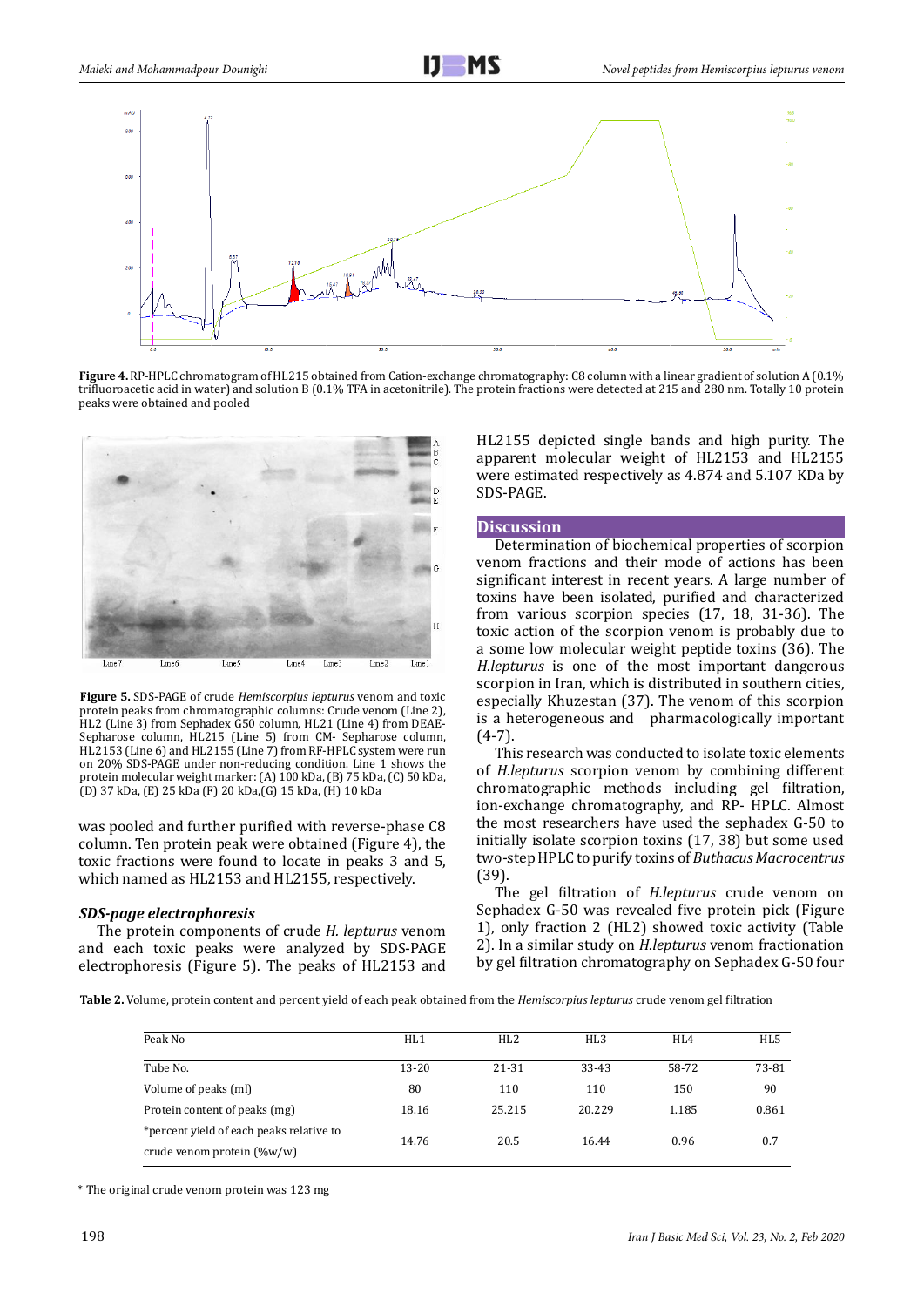**Table 3.** Volume, protein content and percent yield of each peaks obtained from the HL2 anion-exchange chromatography

| Peak No.                                                                                   | HL21     | HL22  | HL23  | <b>HL24</b> | HL25  | HL26  |
|--------------------------------------------------------------------------------------------|----------|-------|-------|-------------|-------|-------|
| Tube No.                                                                                   | $6 - 25$ | 26-33 | 35-59 | 62-66       | 78    | 80-85 |
| Volume of peaks (ml)                                                                       | 100      | 40    | 125   | 25          | 5     | 30    |
| Protein content of peaks (mg)                                                              | 5.39     | 0.49  | 5.86  | 0.535       | 0.095 | 0.593 |
| *Percent yield of each peaks relative to the<br>protein injected into the column $(\%w/w)$ | 21.56    | 1.96  | 23.44 | 2.14        | 0.38  | 2.372 |

\* The amount of protein injected into the column was 25 mg

**Table 4.** Volume, protein content and percent yield of each fraction obtained from the HL21 cation-exchange chromatography

| Peak No.                                                                           | HL211 | HL212 | HL213          | HL214 | HL215 | HL216 |
|------------------------------------------------------------------------------------|-------|-------|----------------|-------|-------|-------|
| Tube No.                                                                           | 7     | 9     | 11             | 13    | 25    | 78    |
| Volume of peaks (ml)                                                               | 5     | 5     | 5              | 5     | 5     | 5     |
| Protein content of peaks (mg)                                                      | 0.49  | 0.26  | 0.2            | 0.44  | 0.64  | 0.05  |
| *Percent yield of peaks relative to the<br>protein injected into the column (%w/w) | 9.8   | 5.2   | $\overline{4}$ | 8.8   | 12.8  |       |

\* The amount of protein injected into the column was 5 mg

protein peaks were reported. In this study similar to our results the peak 2 was toxic (40).

Toxic fraction HL2 obtained from gel filtration of *H. lepturus* venom further purified using DEAE-Sepharose anion-exchange column chromatography, resulted in 6 protein fractions (Figure 2). In this study only the first fraction (HL21) was toxic (Table 3). In this work, for achievement high purity toxic protein fraction, the HL21 solution was fractionated by CMsepharose cation-exchange chromatography. In this chromatography stage 6 protein peaks were revealed (Figure 3), only the fifth fraction HL215 was toxic (Table 4). The HL215 fraction was highly purified using RP-HPLC. Although the toxic fractions from the gel filtration can be directly injected in the HPLC column, but most of obtained fractions would be semi-purified. The protein fractions with similar amino acid sequences are closely interlinked and for the separation and purification of these proteins in addition to the analytical column, a preparative column is needed (41). When an extra

chromatography step is performed before HPLC, many non-toxic substances are separated from toxic substances, which themselves results in a reduction in the number of RP-HPLC fractions, so it is possible to distinguish these fractions and make them recognizable (38, 41). Previously, The *Androctonus mauretanicus* scorpion venom (42) and *H. lepturus* scorpion venom (40) were fractionated by RP-HPLC system after gel filtration on Sephadex G-50, *H. lepturus* scorpion venom resulted in 25 fraction in RP-HPLC. In this work, we purified toxic fraction obtained from gel filtration using cation and anion exchange chromatography, before HPLC, which made it possible to obtain less and highly pure fractions by HPLC. Our results were shown 10 fractions in the HPLC chromatography for the HL215 fraction (Figure 4), that fractions of HL2153 and HL2155 obtained from HPLC were toxic (Table 4).

While, the previous report on RP-HPLC fractionation were revealed 25 fractions, only the  $5<sup>th</sup>$  fraction, called Hemicalcin, has been toxic (40). It is possible this

**Table 5.** Protein content and yield percentage of RP-HPLC fractions for HL215 fraction

| Peak No.                                                                           | HL2151 | HL2152 | HL2153 | HL2154 | HL2155 | HL2156 | HL2157 | HL2158 | HL2159 | HL21510 |
|------------------------------------------------------------------------------------|--------|--------|--------|--------|--------|--------|--------|--------|--------|---------|
| Protein content of peaks (µg)                                                      | 17.01  | 13.2   | 3.86   | 1.29   | 0.975  | 1.03   | 9.705  | 1.995  | 0.1    | 0.835   |
| *Percent yield of peaks relative to the<br>protein injected into the column (%w/w) | 34.02  | 26.4   | 7.72   | 2.58   | 1.95   | 2.06   | 19.41  | 3.99   | 0.2    | 1.67    |

\* The solution was injected into a column of 100 µl and a concentration of 0.05 mg/ml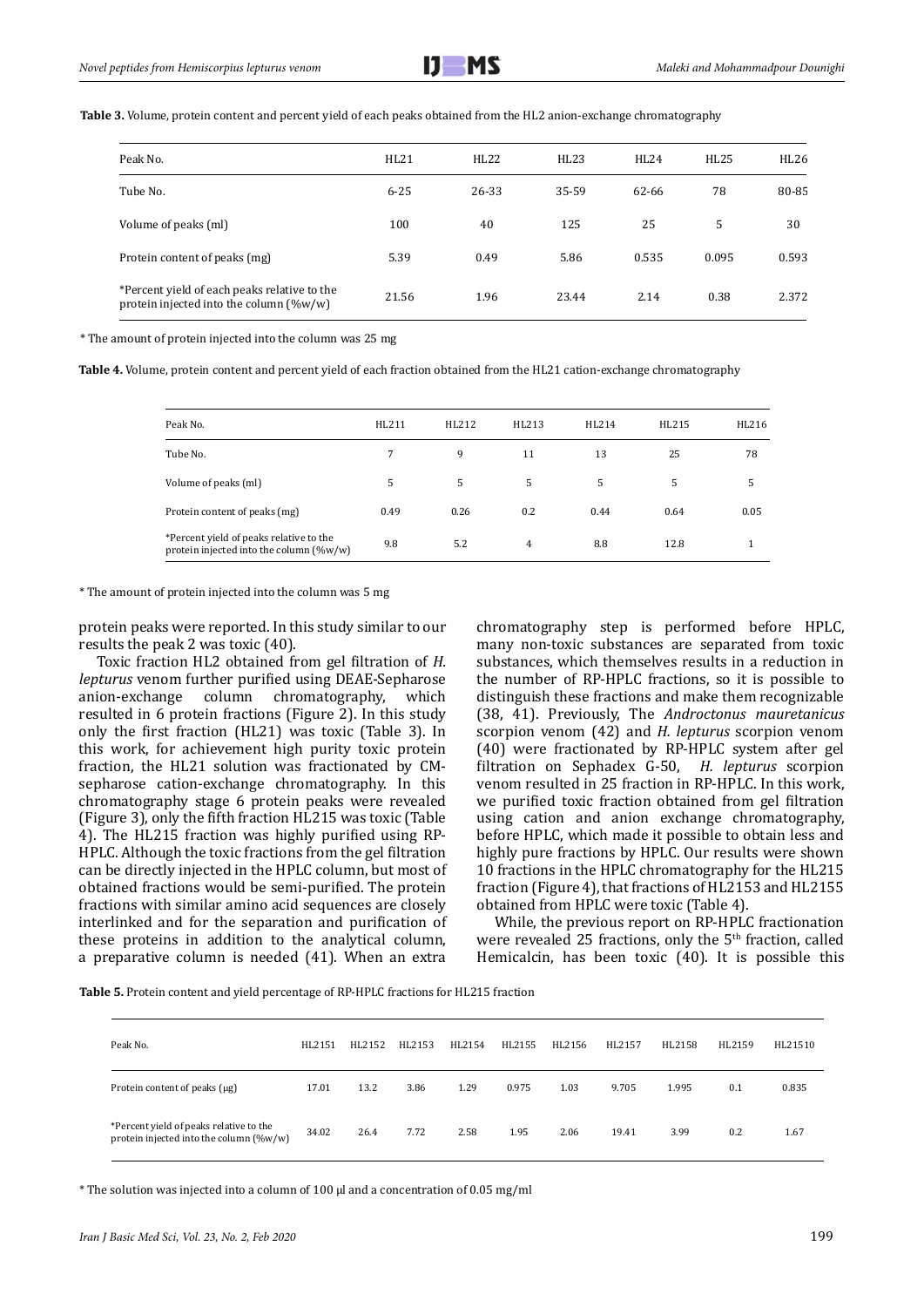difference reflects the high purity of the toxins derived from our work. To confirm the purity of the toxins obtained from the HPLC stage, electrophoresis and repeated HPLC have been used by most researchers (41, 43, 44).

It seems that the toxins obtained from purification of the *H. lepturus* scorpion venom (HL2153 and HL2155) have a relatively similar molecular size and electrical charge, because they were presented in same fractions by gel filtration and ion-exchange chromatography. Miranda *et al.* believes that observing the singleband protein on the gel electrophoresis is essential to prove the fraction is homogeneous, but not sufficient, and confirming the final purity of the toxins and determining their molecular weight precisely is possible by analyzing amino acids sequence each toxin (25). Through analyzing amino acids, the probable molecular weight of toxins in the Buthidae family is reported to be 6,000-10,000 Da (25). In 2000, Hahin *et al.* reported the molecular weight of two toxins of BMK 9 (3) -1 and BMK 9 (3) -2 derived from *Buthus martensii karsch* scorpion venom 7020 and 7037 Da, respectively (45).

## **Conclusion**

In this research, a simple and repeatable method for the isolation of toxins from venom of Iranian scorpion *H. lepturus* was presented. The results indicate that the two HL2153 and HL2155 toxins have a relatively similar molecular weight and similar electrical charge, because they were placed in a same fraction in the gel filtration and ion exchange chromatography. The approximate molecular weight of these toxins obtained by electrophoresis for HL2153 was approximately 4874 Dalton and HL2155 was approximately 5107 Dalton.

## **Acknowledgment**

The results described in this paper were part of student thesis. This work was financially supported by Razi Vaccine and Serum Research Institute, Karaj, Iran.

## **Conflicts of Interest**

The authors declare that there are no conflicts of interest.

#### **References**

1. Radmanesh M. Cutaneous manifestations of the *Hemiscorpius lepturus* sting: a clinical study. Int J Dermatol 1998; 37: 500- 507.

2. Jalali A. Pipelzadeh MH, Sayedian R, Rowan E. A review of epidemiological, clinical and *in vitro* physiological studies of envenomation by the scorpion *Hemiscorpius lepturus* (Hemiscorpiidae) in Iran. Toxicon 2010; 55: 173–179.

3. Radmanesh M. Clinical study of *Hemiscorpion lepturus* in Iran. J Trop Med Hyg 1990; 93: 327-332.

4. Lewis RJ, Garcia ML. Therapeutic potential of venom peptides. Nat Rev Drug Discov 2003; 2: 790-802.

5. Torres-Larios A, Gurrola GB, Zamudio FZ, Possani LD. Hadrurin, a new antimicrobial peptide from the venom of the scorpion *Hadrurus aztecus*. Eur J Biochem 2000; 267: 5023- 5031.

6. Wang DC, Guan R, Wang CG, Wang M. A depressant insect toxin with a novel analgesic effect from scorpion *Buthus martensii* Karsch. Biochim Biophys Acta 2001; 1549: 9-18.

7. Zhijian C, Feng L, Wenxin L. Genetic mechanisms of scorpion venom peptide diversification. Toxicon 2006; 47: 348-355.

8. Possani, LD, Rodríguez de la Vega RC. Scorpion venom peptides. In: Kastin, A.J. (Ed.), The Handook of Biologically Active Peptides. Academic Press, San Diego, CA, USA; 2006.p. 339–354.

9. Dehesa-Davila, M. Alagon, AC, Possani, LD. Clinical toxicology of scorpion stings in: Meier, G and White, G. (ed). Clinical Toxicology of Animal Venoms and Poisons. CRC Press; 1995. 215-221.

10. Rodriguez de la Vega RC, Possani LD. Overview of scorpion toxins specific for Na<sup>+</sup> channels and related peptides: biodiversity, structure–function relationships and evolution. Toxicon 2005; 46: 831-844.

11. Rodríguez de la Vega RC, Merino E, Becerril B, Possani LD. Novel interactions between  $K^*$  channels and scorpion toxins. Trends Pharmacol Sci 2003; 24: 222-227.

12. Rodriguez de la Vega RC, Possani LD. Current views on scorpion toxins specific for KC-channels. Toxicon 2004; 43: 865–875.

13. Possani LD, Merino E, Corona M, Bolivar F, Becerril B. Peptides and genes coding for scorpion toxins that affect ionchannels. Biochimie 2000; 82: 861-868.

14. Latifi M, Tabatabaai M. Scorpion antivenom production in Iran. Loth World Congress on Animal and Microbial Toxins. (1991 October 30).

15. Jäger H, Dreker T, Buck A, Giehl K, Gress T, Grissmer S. Blockage of intermediate-conductance  $Ca^{2+}$  activated  $K^+$ channels inhibit human pancreatic cancer cell growth *in vitro*. Mol Pharmacol 2004; 65: 630-638.

16. Roos KL. Emerging antimicrobial-resistant infections. Arch Neurol 2004; 61: 1512-1514.

17. Pinheiro CB, Marangoni S, Toyama MH, Polikarpov I. Structural analysis of *Tityus serrulatus* Ts1 neurotoxin at atomic resolution: insights into interactions with Na<sup>+</sup> channels. Acta Cryst 2003; 59: 405-415.

18. Possani LD, Beceril B, Delepierre M, Tytgat J. Scorpion toxins specific for Na<sup>+</sup> -channels. Eur J Biochem 1999; 264: 287–300.

19. Srinivasan KN, Gopalakrishnakone P, Tan PT, Chew KC, Cheng B, Kini RM, *et al.* Scorpion, a molecular database of scorpion toxins. Toxicon 2001; 40: 23–31.

20. Bradford MM. A rapid and sensitive method for the quantitation of microgram quantities of protein utilizing the principle of protein-dye binding. Anal Biochem 1976; 72: 248- 254.

21. Spearman and karber. A trimmed method for estimating median lethal concentration in toxicity bioassay. Environ Sci Technol 1977; 11: 714-719.

22. Batista CF, Suze GD, Gómez-Lagunas F, Zamudio FZ, Sergio Encarnación S, Sevcik C, *et al.* Proteomic analysis of *Tityus discrepans* scorpion venom and amino acid sequence of novel toxins. Proteomics 2005; 6: 3718–3727.

23. Dent MA, Possani LD, Ramirez GA, Fletcher JPL. Purification and characterization of two mammalian toxins from the venom of the Mexican scorpion *Centruroides noxius* Hoffmann. Toxicon 1980; 18: 343–350.

24. Pujatti PB, Simal CJR, Santos R. Preparation of Crotalus venom radiolabeled with technetium-99m as a tool for biodistribution study. Braz Arch Biol Technol 2005; 48: 9-12.

25. Miranda F, Kupeyan, Rochat H, Rochat C, Lissitzky S. Purification of animal neurotoxins. Isolation and characterization of eleven neurotoxins from the venoms of the scorpions *Androctonus australis hector*, *Buthus occitanus tunetanus* and *Leiurus quinquestriatus quinquestriatus*. Eur J Biochem 1970; 16: 514-23.

26. Rong G, Yong Z, Ponnampalam G. Purification and N-terminal sequence of a serine proteinase-like protein (BMK-CBP) from the venom of the Chinese scorpion (*Buthus martensii* Karsch). Toxicon 2008; 52: 348–353.

27. Xu B, Hellman U, Ersson B, Janson JC. Purification, characterization and amino-acid sequence analysis of a